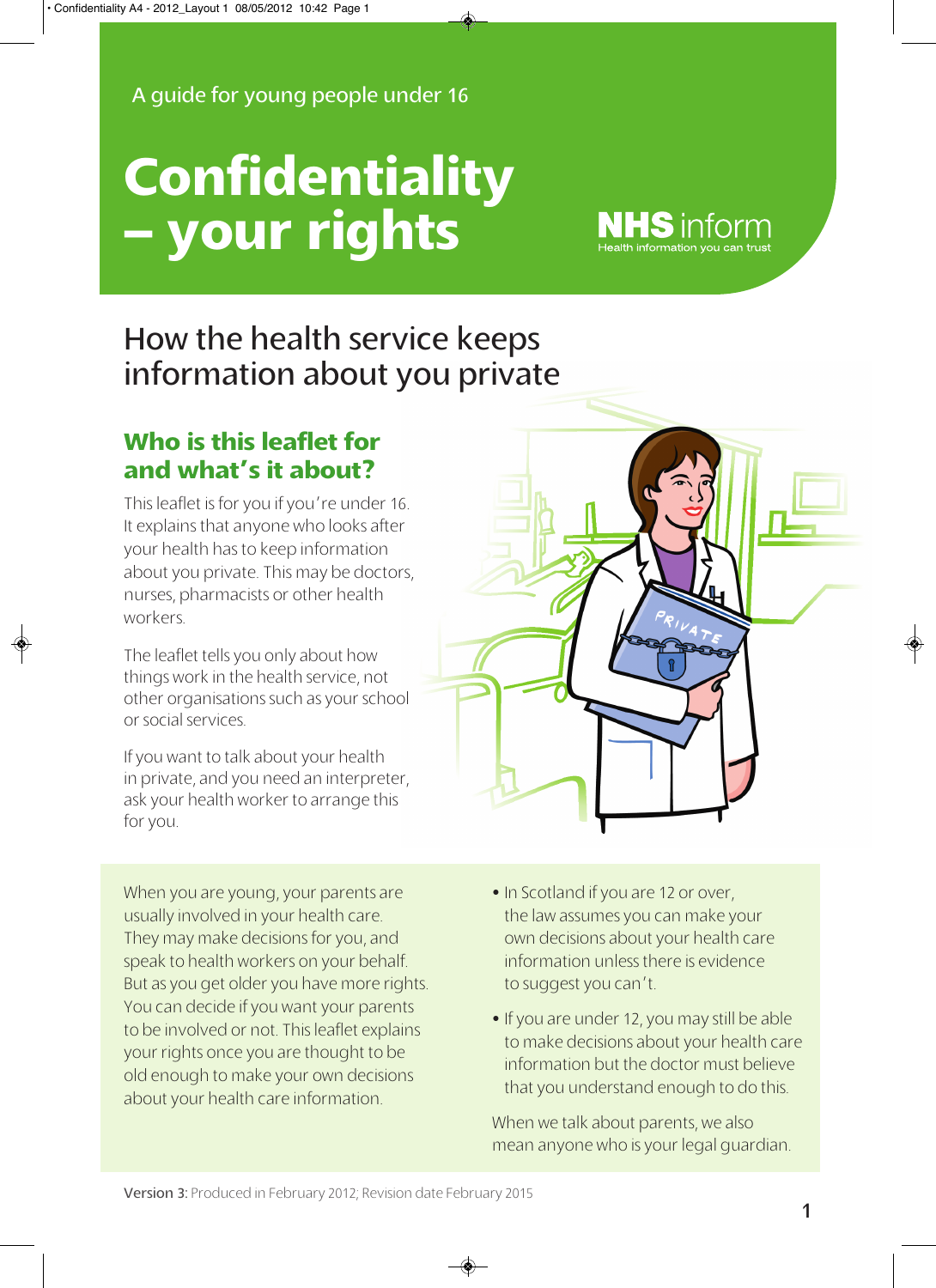### **What does confidentiality mean?**

It means keeping information safe and private. The health service keeps all your health information confidential.

This includes:

- **•** anything you say
- **•** information someone writes about you, and
- **•** details of any treatment you have had.

You can talk to health workers about anything to do with your health.

If you want to talk to a health worker about something personal, they must keep this information confidential, even if you are under 16. This may be information about:

- **•** sex
- **•** relationships
- **•** pregnancy
- **•** contraception
- **•** drugs and alcohol, or
- **•** feeling down.



#### Sometimes health workers do need to share information about you to give you good care.

They may share information about you with other health workers who are looking after you – for example, health workers at another hospital or clinic if you have agreed to go there.

- **•** This is to make your care safer, easier and faster.
- **•** They will only share information that is needed to give you the best care.
- **•** If there are particular things that you don't want to be shared, tell your health worker.

If they think you are at risk of serious harm or you are in danger, they may have to tell another adult about it to be able to help you. But even then, they should tell you they are going to do this and explain who they will tell and why.

Sometimes the law allows the health service to share information about you without you agreeing to it. This would only happen in very serious situations – for example, if you have an illness that puts other people at risk, such as meningitis.

Sometimes, people who inspect child protection services may ask to look at the records of children who have been involved with these services. This is to make sure that children are protected from harm.

These inspectors must keep your personal information safe and private unless they think you are in danger.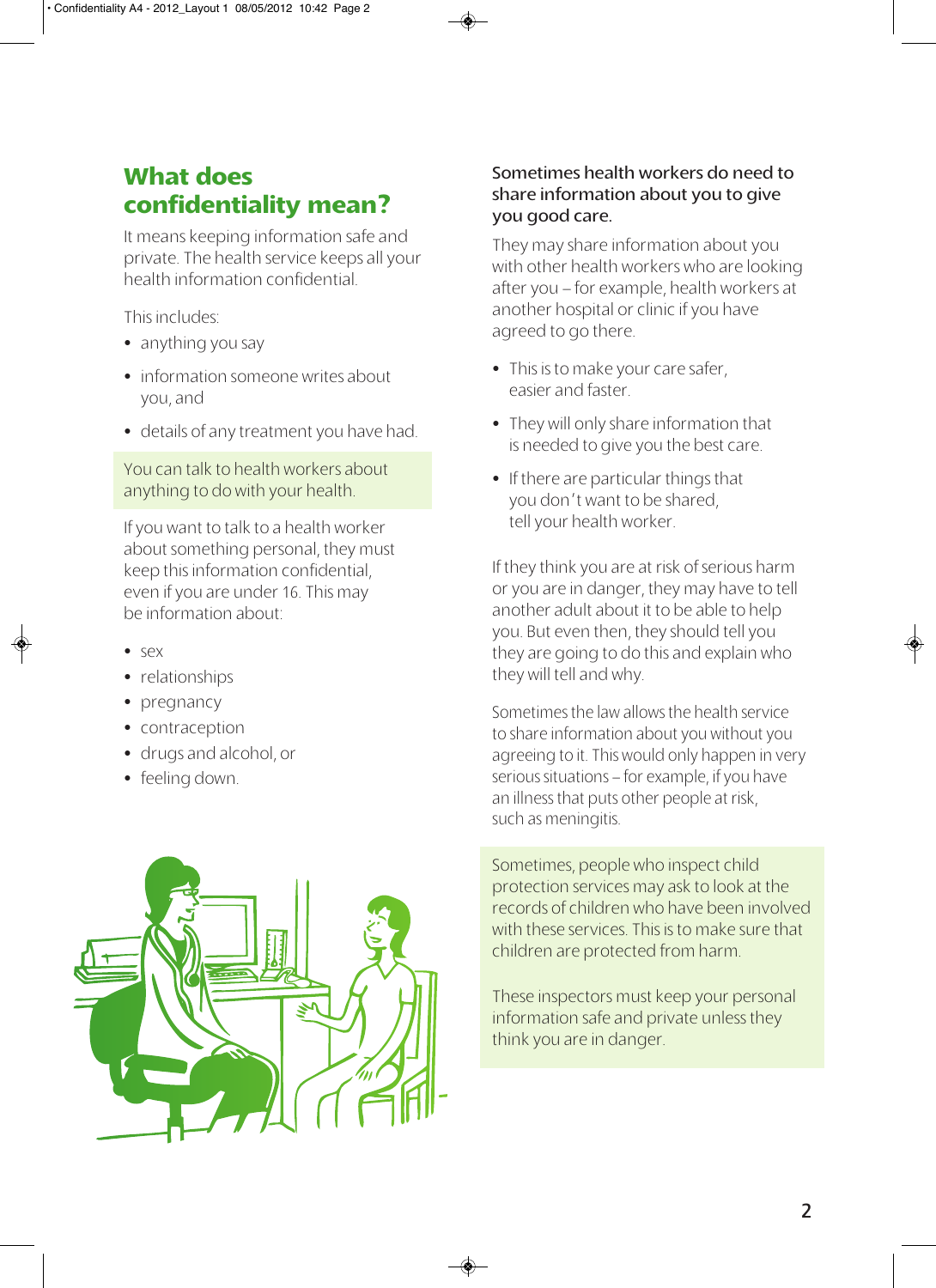#### **Will my parents be given information about me?**

Usually, health workers are not allowed to tell your parents anything you have talked to them about, unless you have agreed to this. But the health worker may suggest that you speak to your parents or an adult you trust.

A health worker may want to send out information to you. If you don't want your parents to see this, you can:

- **•** ask them to post it to a friend's address
- **•** say you'll pick it up, or
- **•** ask them not to send anything.

Remember, your parents can come with you to talk to a health worker if you want!

#### **What if my parents want to look at my health records?**

Your health records include information about your health and any treatment you have had. Your records can be written on paper, held on computer or both.

Usually your parents can't see your health records unless you agree to this. If there's something in your health records that you don't want your parents to see, tell a health worker.

If your doctor doesn't think you can make decisions about your health care, your parents may be allowed to see your health records without you agreeing to it. But this would only happen if the doctor thought it was best for you.

#### **Can I see my own health records?**

Yes. You should be able to see your records in a way that you can understand. Any codes or words you don't understand should be explained to you.

- **•** You may want to know about treatment you have had, or check that information about you is correct.
- **•** It's your choice whether to look at your health records.
- **•** You may have to pay to see them. But you will be told about this first.
- **•** To find out more about seeing your health records, ask to speak to the practice manager at your GP surgery or the records manager at the hospital.

#### **What if I'm unhappy about how my information has been kept or used?**

If you think that what you've told a health worker hasn't been kept private or that something in your health records is wrong:

- **•** tell one of the health workers who has been involved in your care, or
- **•** ask your parent or another adult you trust to do this for you.

If you're still unhappy, it's okay to make a complaint. The leaflet **Have your say!** tells you how to do this. Ask for this leaflet at any place where you get health care, or get it on the internet (www.hris.org.uk).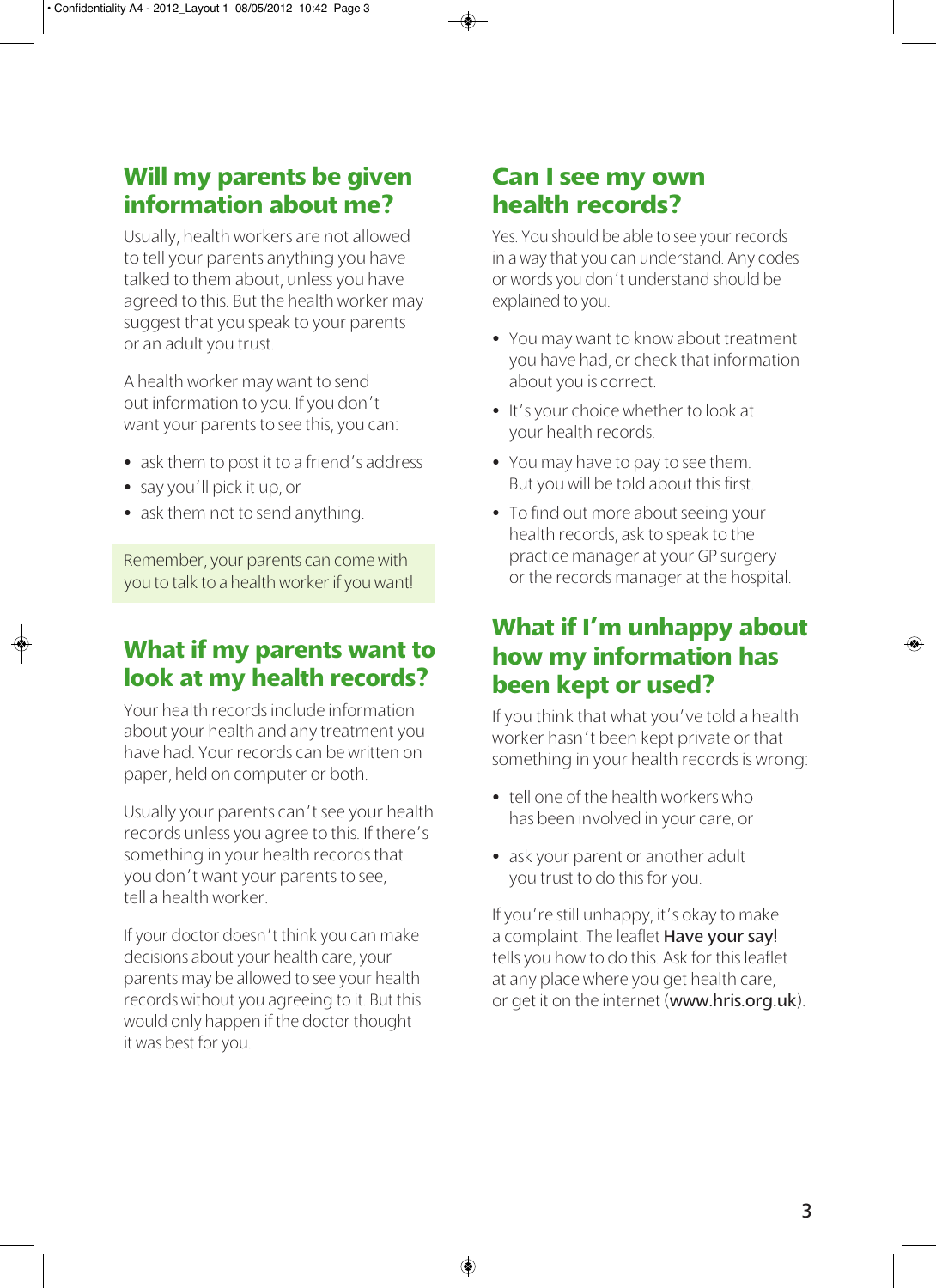### **What if I need more information?**

- **•** If you are worried about confidentiality, you can speak to someone at the surgery, clinic or hospital about this.
- **•** If you don't understand something in this leaflet, or if you have any questions about the law and your rights, **The Scottish Child Law Centre** can give you free and confidential legal advice. This is the only law centre in Scotland that is just for young people.

Scottish Child Law Centre 54 East Crosscauseway Edinburgh EH8 9HD

Information helpline 0131 667 6333 Freephone 0800 328 8970 (for under 18s) Email enquiries@sclc.org.uk Free text enquiry service: text 'SCLC'

followed by your question to 80800 (replies will be sent to your mobile) Website www.sclc.org.uk

**• Scotland's Commissioner for Children and Young People** can

give you information about your rights and tell you about organisations that can help you.

Scotland's Commissioner for Children and Young People 85 Holyrood Road Edinburgh EH8 8AU

Freephone 0800 019 1179 (for young people) Email inbox@sccyp.org.uk Website www.sccyp.org.uk **• ChildLine** is a free and confidential helpline for all children and young people in the UK. You can call or write to ChildLine for help and advice about anything.

ChildLine Freepost 1111 Glasgow G1 1BR

Freephone number 0800 1111 (24 hours a day, seven days a week) Email scotland@childline.org.uk Website www.childline.org.uk

#### **•** The **Information Commissioner's**

**Office** can tell you more about how your personal information is used and protected.

Information Commissioner's Office – Scotland 45 Melville Street Edinburgh EH3 7HL

Phone 0131 244 9001 Emailscotland@ico.gsi.gov.uk Website www.ico.gov.uk